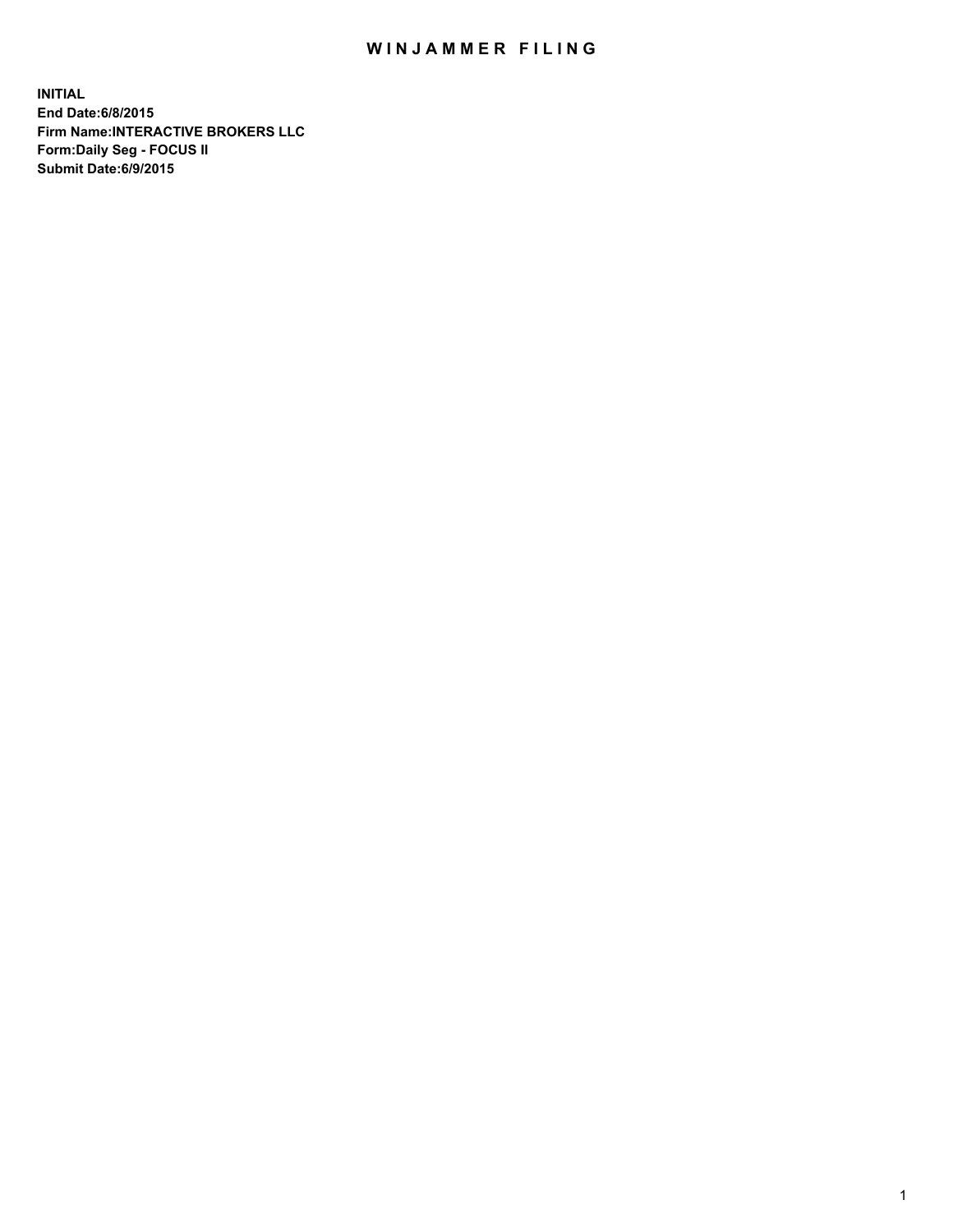## **INITIAL End Date:6/8/2015 Firm Name:INTERACTIVE BROKERS LLC Form:Daily Seg - FOCUS II Submit Date:6/9/2015 Daily Segregation - Cover Page**

| Name of Company                                                                   | <b>INTERACTIVE BROKERS LLC</b> |
|-----------------------------------------------------------------------------------|--------------------------------|
| <b>Contact Name</b>                                                               | <b>Michael Ellman</b>          |
| <b>Contact Phone Number</b>                                                       | 203-422-8926                   |
| <b>Contact Email Address</b>                                                      | mellman@interactivebrokers.co  |
|                                                                                   | $\underline{\mathbf{m}}$       |
| FCM's Customer Segregated Funds Residual Interest Target (choose one):            |                                |
| a. Minimum dollar amount: ; or                                                    | $\overline{\mathbf{0}}$        |
| b. Minimum percentage of customer segregated funds required:% ; or                | 0                              |
| c. Dollar amount range between: and; or                                           | 155,000,000 245,000,000        |
| d. Percentage range of customer segregated funds required between:% and%.         | 00                             |
| FCM's Customer Secured Amount Funds Residual Interest Target (choose one):        |                                |
| a. Minimum dollar amount: ; or                                                    | $\overline{\mathbf{0}}$        |
| b. Minimum percentage of customer secured funds required:% ; or                   | 0                              |
| c. Dollar amount range between: and; or                                           | 80,000,000 120,000,000         |
| d. Percentage range of customer secured funds required between:% and%.            | 00                             |
| FCM's Cleared Swaps Customer Collateral Residual Interest Target (choose one):    |                                |
| a. Minimum dollar amount: ; or                                                    | $\overline{\mathbf{0}}$        |
| b. Minimum percentage of cleared swaps customer collateral required:% ; or        | $\overline{\mathbf{0}}$        |
| c. Dollar amount range between: and; or                                           | 0 <sub>0</sub>                 |
| d. Percentage range of cleared swaps customer collateral required between:% and%. | 0 <sub>0</sub>                 |
|                                                                                   |                                |
| Current ANC:on                                                                    | 2,382,726,918 08-JUN-2015      |
| <b>Broker Dealer Minimum</b>                                                      | 305,937,689                    |
| Debit/Deficit - CustomersCurrent AmountGross Amount                               |                                |
| Domestic Debit/Deficit                                                            | 430,264                        |
| Foreign Debit/Deficit                                                             | 97,764 0                       |
| Debit/Deficit - Non CustomersCurrent AmountGross Amount                           |                                |
| Domestic Debit/Deficit                                                            | 0 <sub>0</sub>                 |
| Foreign Debit/Deficit                                                             | 0 <sub>0</sub>                 |
| Proprietary Profit/Loss                                                           |                                |
| Domestic Profit/Loss                                                              | $\overline{\mathbf{0}}$        |
| Foreign Profit/Loss                                                               | $\underline{\mathbf{0}}$       |
| Proprietary Open Trade Equity                                                     |                                |
| Domestic OTE                                                                      | <u>0</u>                       |
| Foreign OTE                                                                       | <u>0</u>                       |
| <b>SPAN</b>                                                                       |                                |
| <b>Customer SPAN Calculation</b>                                                  | 1,497,866,676                  |
| Non-Customer SPAN Calcualation                                                    | 25,101,343                     |
| Proprietary Capital Charges                                                       | <u>0</u>                       |
| Minimum Dollar Amount Requirement                                                 | 20,000,000 [7465]              |
| Other NFA Dollar Amount Requirement                                               | 21,901,456 [7475]              |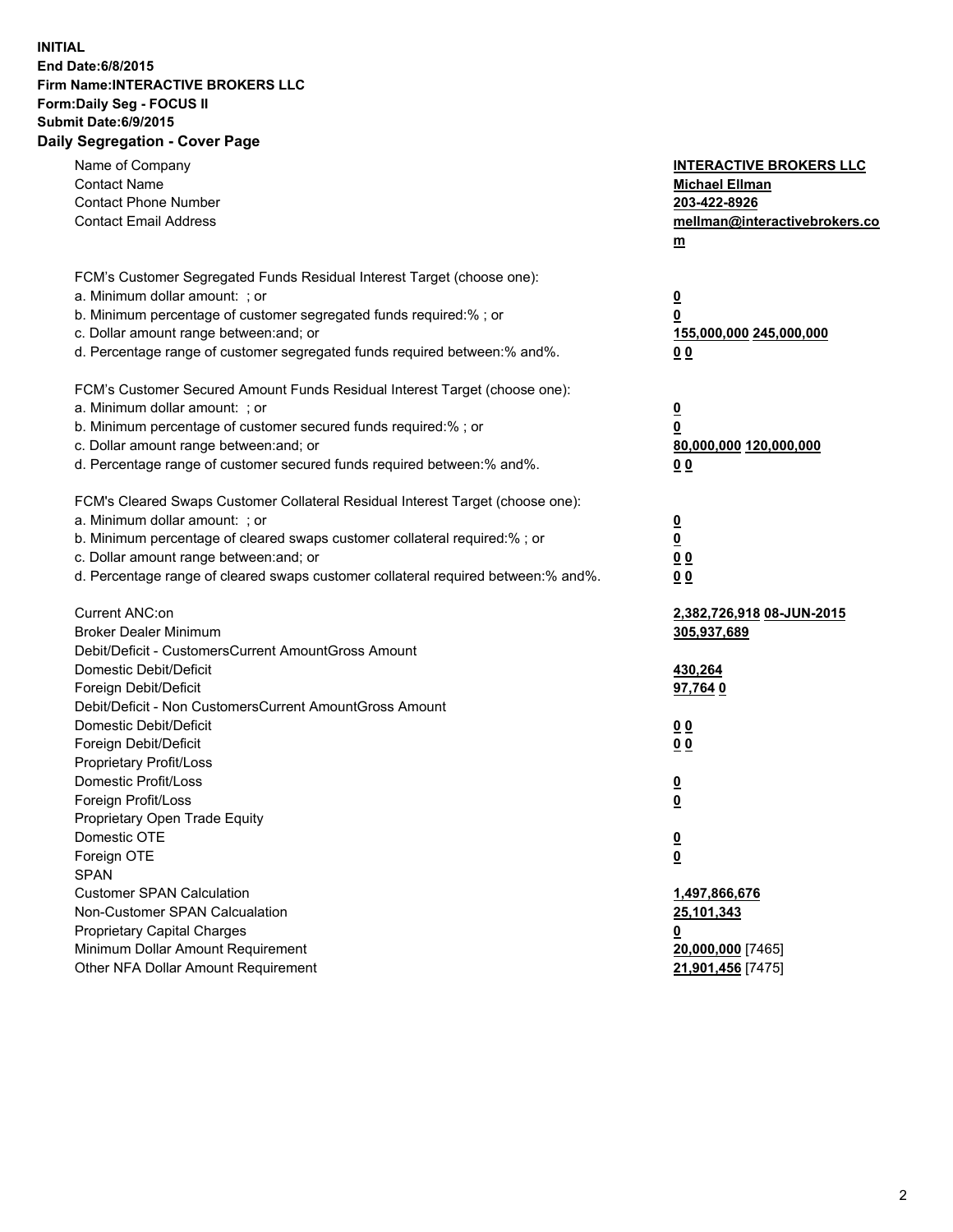## **INITIAL End Date:6/8/2015 Firm Name:INTERACTIVE BROKERS LLC Form:Daily Seg - FOCUS II Submit Date:6/9/2015 Daily Segregation - Secured Amounts**

|     | Foreign Futures and Foreign Options Secured Amounts                                         |                                   |
|-----|---------------------------------------------------------------------------------------------|-----------------------------------|
|     | Amount required to be set aside pursuant to law, rule or regulation of a foreign            | $0$ [7305]                        |
|     | government or a rule of a self-regulatory organization authorized thereunder                |                                   |
| 1.  | Net ledger balance - Foreign Futures and Foreign Option Trading - All Customers             |                                   |
|     | A. Cash                                                                                     | 541,520,272 [7315]                |
|     | B. Securities (at market)                                                                   | $0$ [7317]                        |
| 2.  | Net unrealized profit (loss) in open futures contracts traded on a foreign board of trade   | 38,392,223 [7325]                 |
| 3.  | Exchange traded options                                                                     |                                   |
|     | a. Market value of open option contracts purchased on a foreign board of trade              | <b>51,194</b> [7335]              |
|     | b. Market value of open contracts granted (sold) on a foreign board of trade                | $-68,047$ [7337]                  |
| 4.  | Net equity (deficit) (add lines 1. 2. and 3.)                                               | 579,895,642 [7345]                |
| 5.  | Account liquidating to a deficit and account with a debit balances - gross amount           | 97,764 [7351]                     |
|     | Less: amount offset by customer owned securities                                            | 0 [7352] 97,764 [7354]            |
| 6.  | Amount required to be set aside as the secured amount - Net Liquidating Equity              | 579,993,406 [7355]                |
|     | Method (add lines 4 and 5)                                                                  |                                   |
| 7.  | Greater of amount required to be set aside pursuant to foreign jurisdiction (above) or line | 579,993,406 [7360]                |
|     | 6.                                                                                          |                                   |
|     | FUNDS DEPOSITED IN SEPARATE REGULATION 30.7 ACCOUNTS                                        |                                   |
| 1.  | Cash in banks                                                                               |                                   |
|     | A. Banks located in the United States                                                       | $0$ [7500]                        |
|     | B. Other banks qualified under Regulation 30.7                                              | 0 [7520] 0 [7530]                 |
| 2.  | Securities                                                                                  |                                   |
|     | A. In safekeeping with banks located in the United States                                   | 506,788,451 [7540]                |
|     | B. In safekeeping with other banks qualified under Regulation 30.7                          | 0 [7560] 506,788,451 [7570]       |
| 3.  | Equities with registered futures commission merchants                                       |                                   |
|     | A. Cash                                                                                     | $0$ [7580]                        |
|     | <b>B.</b> Securities                                                                        | $0$ [7590]                        |
|     | C. Unrealized gain (loss) on open futures contracts                                         | $0$ [7600]                        |
|     | D. Value of long option contracts                                                           | $0$ [7610]                        |
|     | E. Value of short option contracts                                                          | 0 [7615] 0 [7620]                 |
| 4.  | Amounts held by clearing organizations of foreign boards of trade                           |                                   |
|     | A. Cash                                                                                     | $0$ [7640]                        |
|     | <b>B.</b> Securities                                                                        | $0$ [7650]                        |
|     | C. Amount due to (from) clearing organization - daily variation                             | $0$ [7660]                        |
|     | D. Value of long option contracts                                                           | $0$ [7670]                        |
|     | E. Value of short option contracts                                                          | 0 [7675] 0 [7680]                 |
| 5.  | Amounts held by members of foreign boards of trade                                          |                                   |
|     | A. Cash                                                                                     | 195,024,849 [7700]                |
|     | <b>B.</b> Securities                                                                        | $0$ [7710]                        |
|     | C. Unrealized gain (loss) on open futures contracts                                         | 56,772,474 [7720]                 |
|     | D. Value of long option contracts                                                           | 51,202 [7730]                     |
|     | E. Value of short option contracts                                                          | -68,047 [7735] 251,780,478 [7740] |
| 6.  | Amounts with other depositories designated by a foreign board of trade                      | $0$ [7760]                        |
| 7.  | Segregated funds on hand                                                                    | $0$ [7765]                        |
| 8.  | Total funds in separate section 30.7 accounts                                               | 758,568,929 [7770]                |
| 9.  | Excess (deficiency) Set Aside for Secured Amount (subtract line 7 Secured Statement         | 178,575,523 [7380]                |
|     | Page 1 from Line 8)                                                                         |                                   |
| 10. | Management Target Amount for Excess funds in separate section 30.7 accounts                 | 80,000,000 [7780]                 |
| 11. | Excess (deficiency) funds in separate 30.7 accounts over (under) Management Target          | 98,575,523 [7785]                 |
|     |                                                                                             |                                   |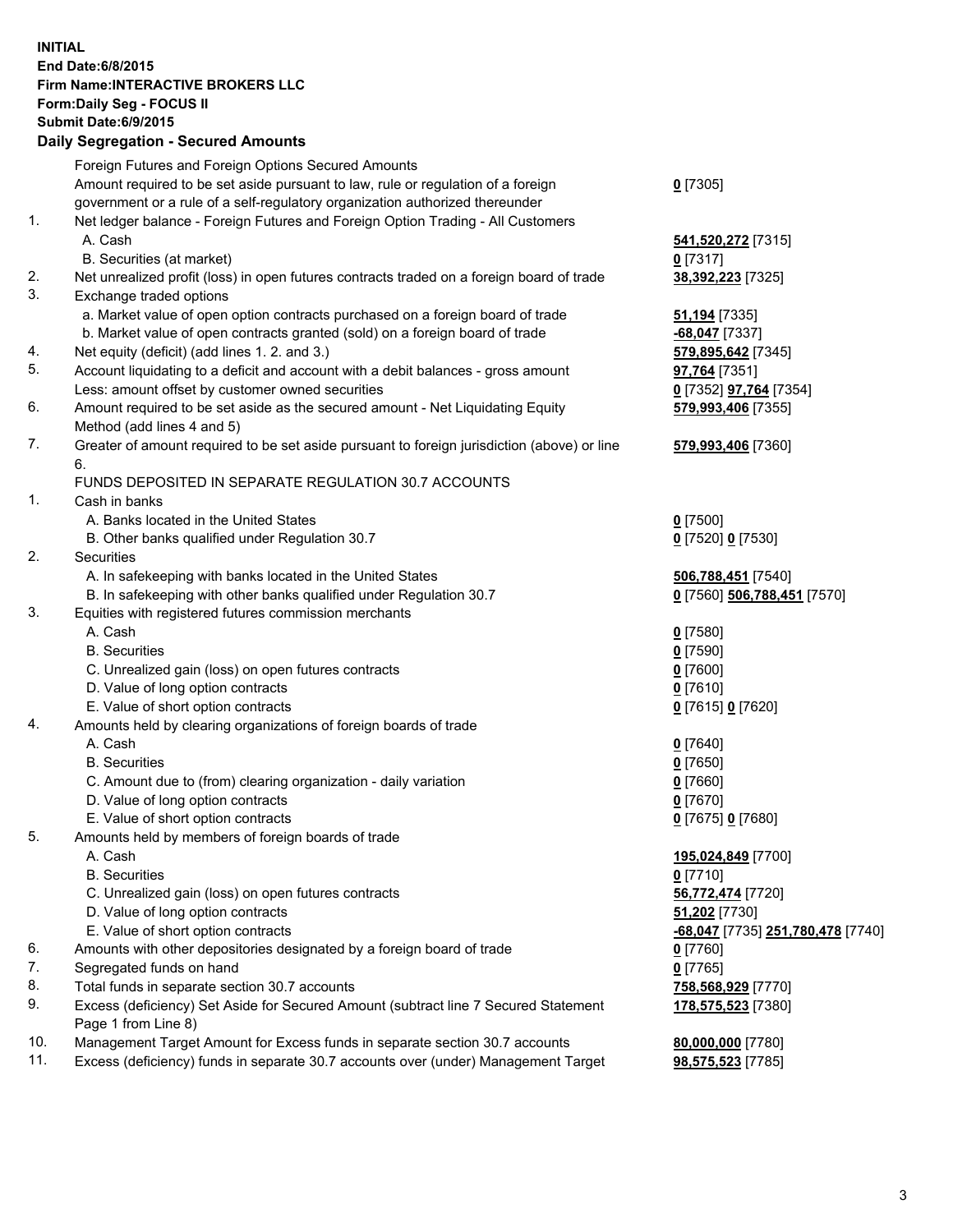**INITIAL End Date:6/8/2015 Firm Name:INTERACTIVE BROKERS LLC Form:Daily Seg - FOCUS II Submit Date:6/9/2015 Daily Segregation - Segregation Statement** SEGREGATION REQUIREMENTS(Section 4d(2) of the CEAct) 1. Net ledger balance A. Cash **2,660,680,745** [7010] B. Securities (at market) **0** [7020] 2. Net unrealized profit (loss) in open futures contracts traded on a contract market **-66,033,432** [7030] 3. Exchange traded options A. Add market value of open option contracts purchased on a contract market **144,644,672** [7032] B. Deduct market value of open option contracts granted (sold) on a contract market **-197,539,520** [7033] 4. Net equity (deficit) (add lines 1, 2 and 3) **2,541,752,465** [7040] 5. Accounts liquidating to a deficit and accounts with debit balances - gross amount **430,264** [7045] Less: amount offset by customer securities **0** [7047] **430,264** [7050] 6. Amount required to be segregated (add lines 4 and 5) **2,542,182,729** [7060] FUNDS IN SEGREGATED ACCOUNTS 7. Deposited in segregated funds bank accounts A. Cash **257,774,990** [7070] B. Securities representing investments of customers' funds (at market) **1,520,725,884** [7080] C. Securities held for particular customers or option customers in lieu of cash (at market) **0** [7090] 8. Margins on deposit with derivatives clearing organizations of contract markets A. Cash **15,440,836** [7100] B. Securities representing investments of customers' funds (at market) **108,057,170** [7110] C. Securities held for particular customers or option customers in lieu of cash (at market) **0** [7120] 9. Net settlement from (to) derivatives clearing organizations of contract markets **-569,160** [7130] 10. Exchange traded options A. Value of open long option contracts **2,482,799** [7132] B. Value of open short option contracts **-6,585,232** [7133] 11. Net equities with other FCMs A. Net liquidating equity **-52,024,837** [7140] B. Securities representing investments of customers' funds (at market) **882,814,455** [7160] C. Securities held for particular customers or option customers in lieu of cash (at market) **0** [7170] 12. Segregated funds on hand **0** [7150] 13. Total amount in segregation (add lines 7 through 12) **2,728,116,905** [7180] 14. Excess (deficiency) funds in segregation (subtract line 6 from line 13) **185,934,176** [7190] 15. Management Target Amount for Excess funds in segregation **155,000,000** [7194]

16. Excess (deficiency) funds in segregation over (under) Management Target Amount Excess

**30,934,176** [7198]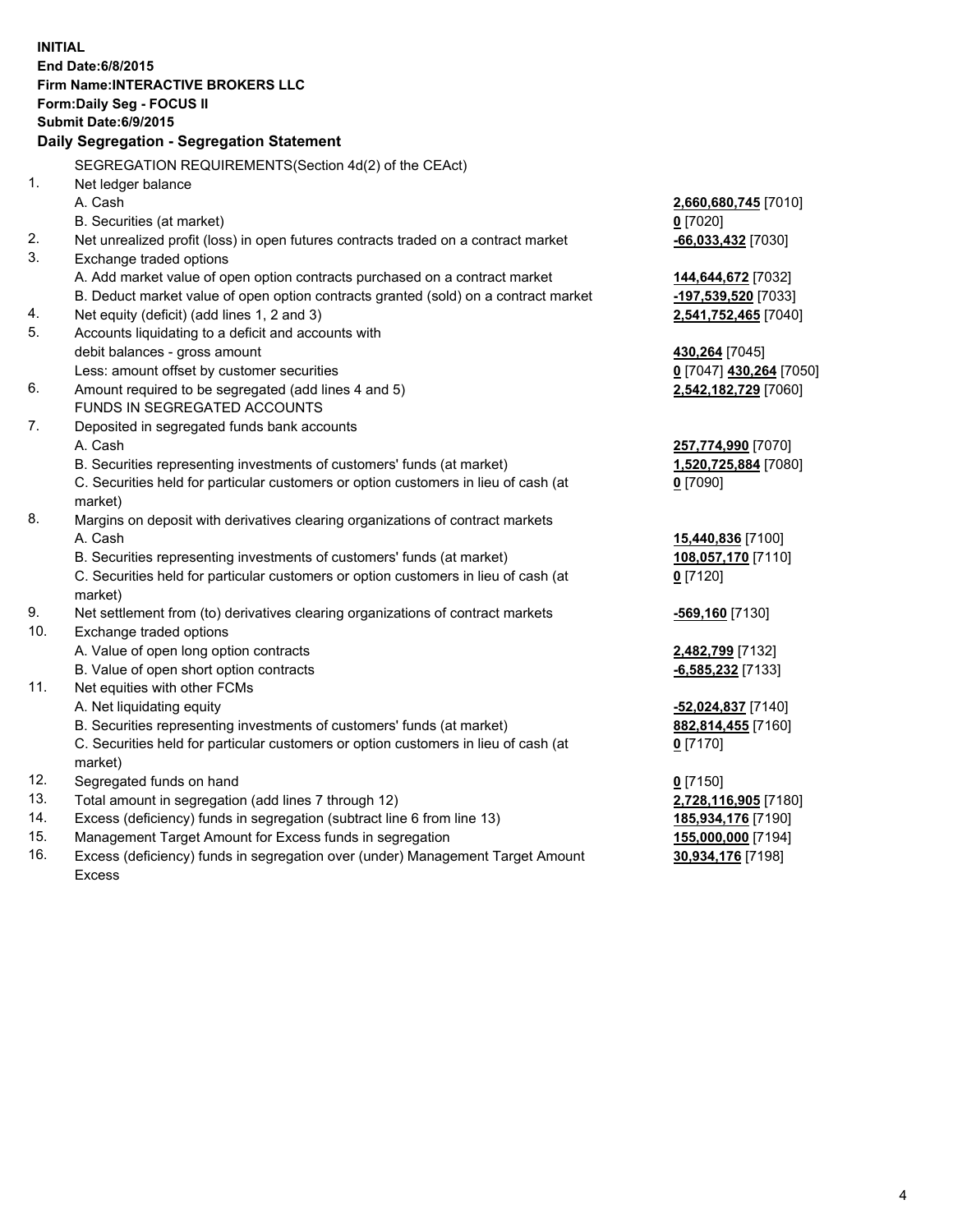## **INITIAL End Date:6/8/2015 Firm Name:INTERACTIVE BROKERS LLC Form:Daily Seg - FOCUS II Submit Date:6/9/2015 Daily Segregation - Supplemental**

| $\blacksquare$ | Total gross margin deficiencies - Segregated Funds Origin                              | 7,796,266 [9100] |  |
|----------------|----------------------------------------------------------------------------------------|------------------|--|
| $\sim$         | Total gross margin deficiencies - Secured Funds Origin                                 | 3,629,412 [9101] |  |
| $\blacksquare$ | Total gross margin deficiencies - Cleared Swaps Customer Collateral Funds Origin       | $0$ [9102]       |  |
| $\blacksquare$ | Total gross margin deficiencies - Noncustomer and Proprietary Accounts Origin          | 0 [9103]         |  |
| $\blacksquare$ | Total number of accounts contributing to total gross margin deficiencies - Segregated  | 127 [9104]       |  |
|                | Funds Origin                                                                           |                  |  |
| $\blacksquare$ | Total number of accounts contributing to total gross margin deficiencies - Secured     | 115 [9105]       |  |
|                | Funds Origin                                                                           |                  |  |
|                | Total number of accounts contributing to the total gross margin deficiencies - Cleared | $0$ [9106]       |  |
|                | Swaps Customer Collateral Funds Origin                                                 |                  |  |
| $\blacksquare$ | Total number of accounts contributing to the total gross margin deficiencies -         | $0$ [9107]       |  |
|                | Noncustomer and Proprietary Accounts Origin                                            |                  |  |
| $\blacksquare$ | Upload a copy of the firm's daily margin report the FCM uses to issue margin calls     |                  |  |
|                | which corresponds with the reporting date.                                             |                  |  |

20150608 Commodity Margin Deficiency Report Upload.xlsx